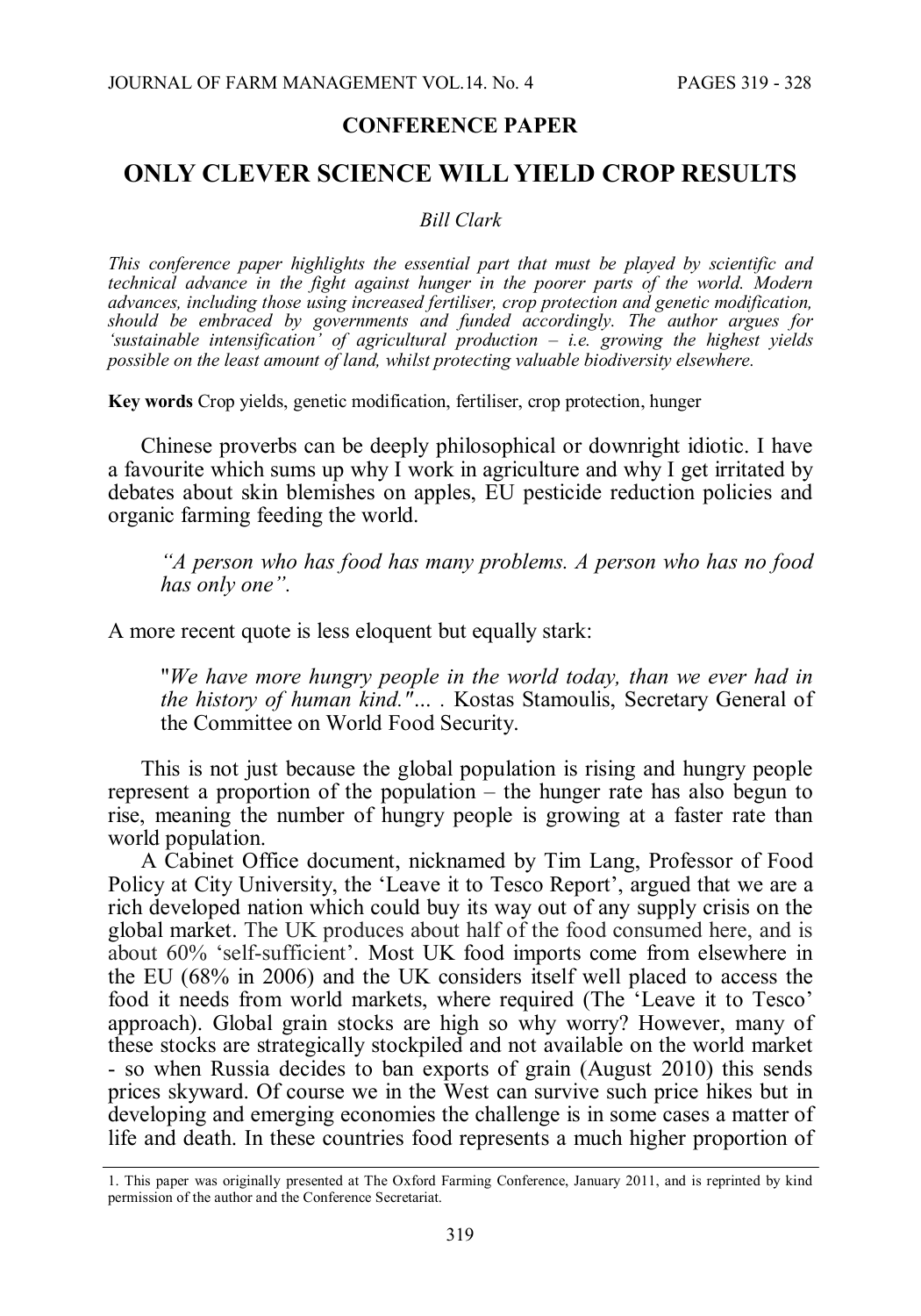household budgets than in the West, and they are less able to withstand such shocks.

Words such as 'local', 'seasonal' and 'organic' have become very fashionable and have, in the UK, been referred to as the 'holy trinity' of food production. But these are merely lifestyle choices for the affluent middleclasses of Europe and will never begin to tackle global food insecurity.

Increasing yields will also be needed if agriculture is to meet world demand for both food and energy. Any number of estimates of global population growth exist but as reliable as any is that of The World Bank – which estimates that cereal production needs to increase by 50% by 2030 to meet food demands. This is a massive challenge. The same estimate has been used by Professor John Beddington, the UK Governments' Chief Scientific Adviser who qualified this estimate by adding limitations on the use of inputs:

"We need 50% more production ….on *less land*, with *less water*, using *less energy, less fertiliser* and *fewer pesticides*...by 2030" – an even g reater challenge.

## **So how can science help?**

We can increase crop yields in 2 ways:

Increase the *attainable yield* of crops by reducing losses due to pests, diseases and abiotic stresses.

Increase the *potential yield* of the crop.

Reducing losses due to pests, diseases and weeds is what we have been very successful at over the last 30 years. The crop protection industry has consistently delivered more and more effective products, tackling the problem of resistance development, discovering new areas of chemistry – all within increasingly stringent legislation to improve safety and protect the environment. We have also learned how to optimise those inputs and developed decision support systems to help growers and advisers to implement what is often termed 'integrated pest management', but what is really just modern farming methods including the use of resistant varieties, adjusting sowing rates, nitrogen doses, using thresholds etc. I believe that the agrochemical industry is now beginning to struggle to deliver ever more active (and yet environmentally benign) products and we cannot expect them to continue to deliver as they have in the past.

In the UK we have had dramatic yield increases in crops in the last few decades. Over the last 60 years we have doubled average yields of wheat twice – from just over 2 t/ha in the 1940s to 4 t/ha in the 1960s and now at just over 8 t/ha. These increases came about from investment in production-orientated research delivering high yielding varieties which responded to increased inputs of fertilizer and pesticides. The best UK wheat growers now routinely achieve yields of 10-12 t/ha. The limitation on these growers is now water availability and the amount of solar radiation that is available to the crop. The varieties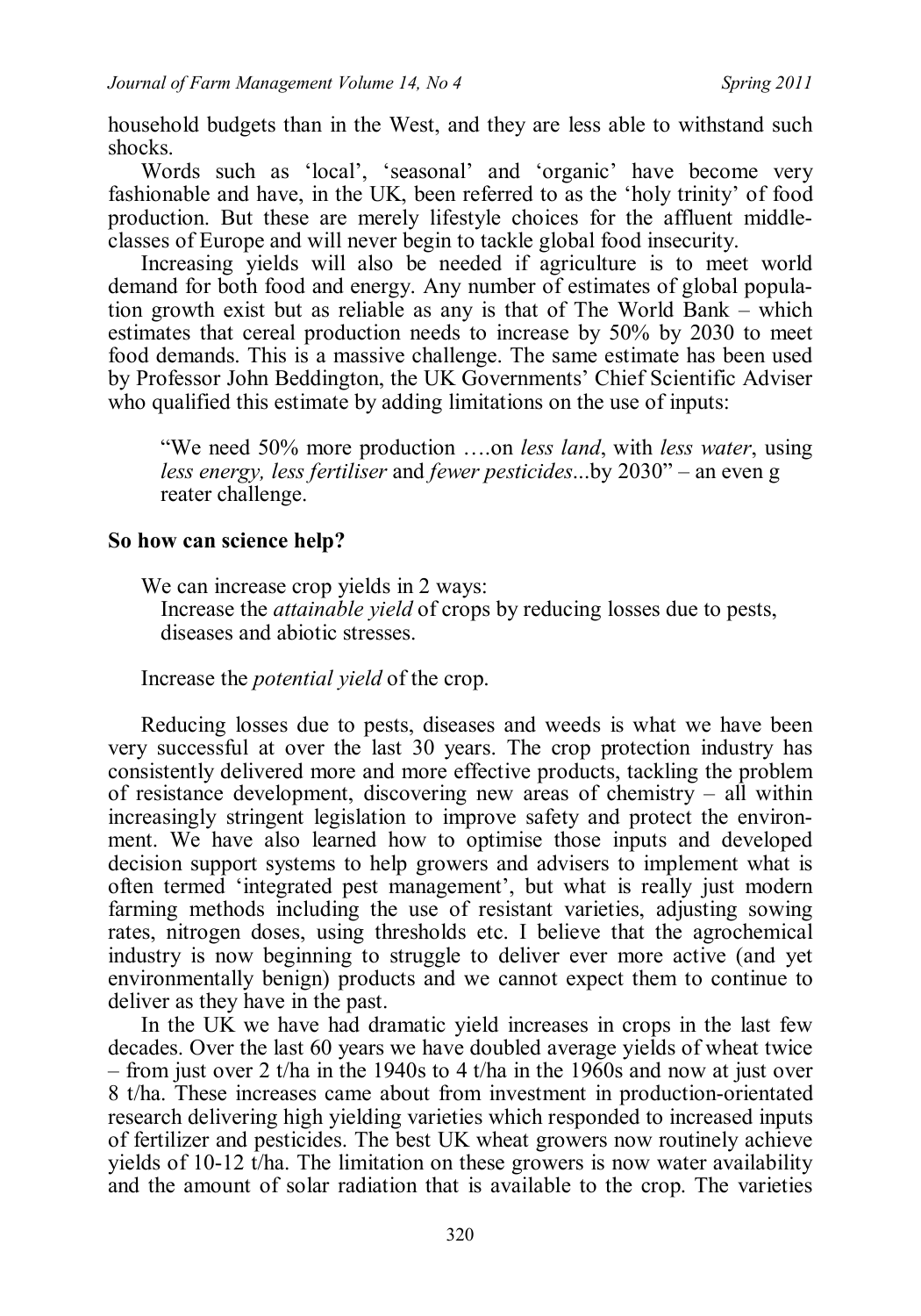currently grown are clearly capable of much higher yields – they have a higher potential yield that is not attainable in the UK. Take these varieties to New Zealand, give them sufficient nitrogen and water and they will deliver yields almost double our national average. The current theoretical yield potential of wheat is estimated to be close to 20 t/ha. This target of achieving wheat yields of 20t/ha is one of the strategic goals of Rothamsted Research.

The largest contribution to the increased yield potential of modern wheat varieties came from the increase in harvest index. There was a quantum leap in harvest index from the introduction of dwarfing genes into varieties developed the 1960s. These varieties also allowed higher rates of nitrogen to be used. Breeders will claim much of the glory for the dramatic yield increases but increased nitrogen use and crop protection products undoubtedly played significant roles. Currently, fungicide use in official Home Grown Cereals Authority CEL (Crop Evaluation Ltd) trials delivers on average a 20% yield response. This dependency on fungicide inputs is a feature of wheat production systems, wheat breeding and climate in the UK. The yield of wheat and its response to fungicide use in other EU countries is considerably less.

Further increases in yield potential depend on an increase in canopy photosynthesis per unit of intercepted light or a decrease in the metabolic costs of synthesis and maintenance of carbohydrates, proteins, and lipids. To date there is little evidence that plant physiologists or breeders have been successful at increasing the assimilatory or metabolic efficiencies of the major cereal crops. Therefore, the most likely scenario for yield potential of the major cereal crops is one of small, incremental increases during the next three decades, and these modest improvements will require considerable research investment. Even with investment in applied science this incremental increase in yields will not allow us to reach the challenging targets imposed upon us by increasing global population.

The global demand for wheat is predicted to increase at a faster rate than the annual genetic gains that are currently being achieved. Consequently it is generally agreed that improvement in genetic yield potential will need to be accelerated in order to avoid the otherwise inevitable destruction of sensitive ecosystems. Those production targets demand radical change to our crops and cropping systems.

### **Targets for change:**

#### *Increasing attainable yield: The 12 t/ha wheat crop*

Wheat crops of 12 t/ha are not uncommon in the UK. Good growers on good land would expect average yields in the order of 10-12 t/ha. Clearly the genetic potential for such yields already exists but the average UK yield of just over 8.0 t/ha seems tenaciously difficult to move. Many farmers and advisers are now well-qualified technically (many BASIS-qualified) but there must be scope for increasing the technical knowledge of farmers and advisers. Beyond raising the technical level of training of those involved in farming there is still scope to achieve increases in the attainable yield by further research into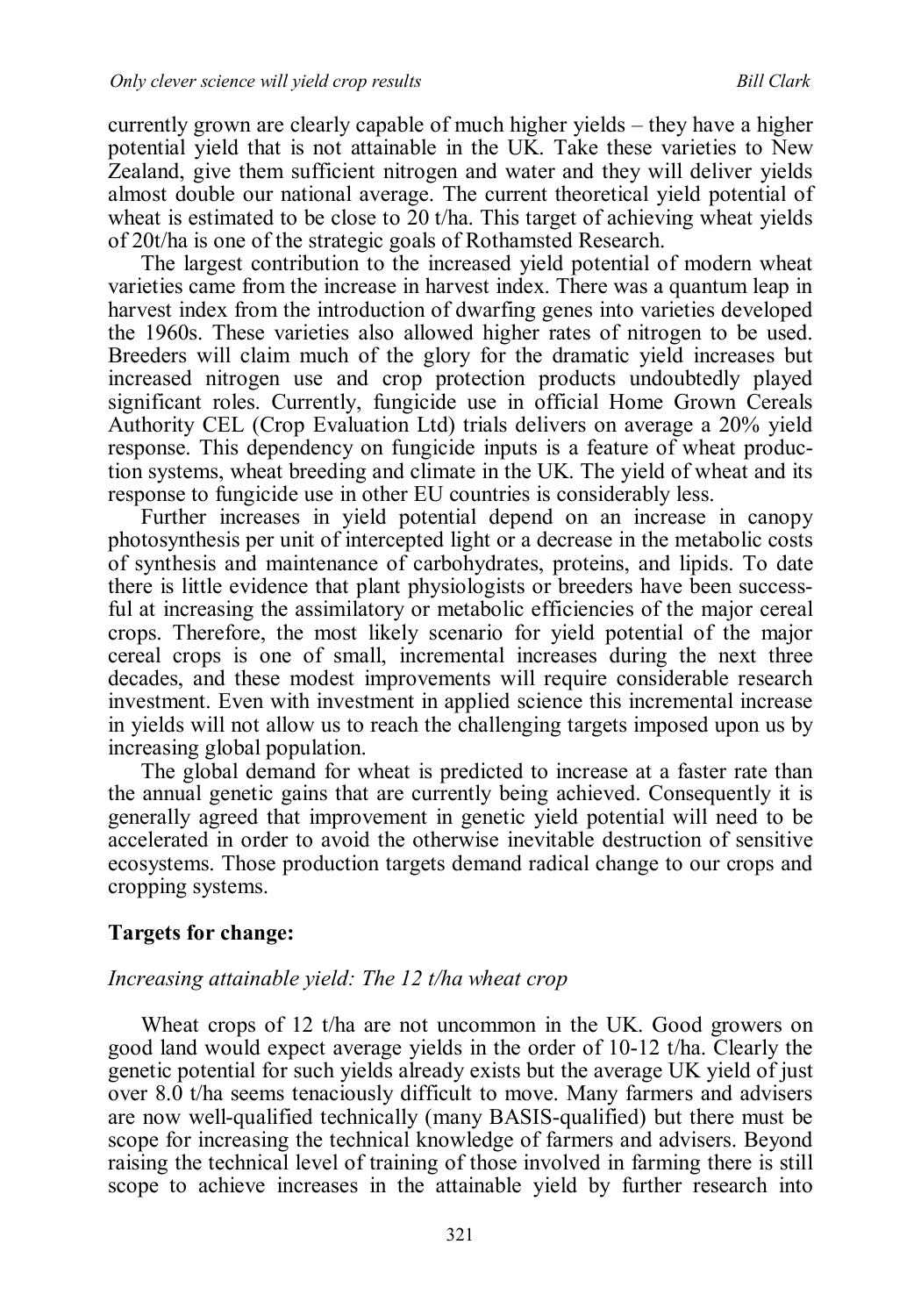optimising inputs (water, nutrients, pesticides), and delaying senescence (by reducing disease effects and maintaining canopy growth).

Clearly the genetic potential for 12 t/ha yields exists in our current varieties as the current world record wheat yield of 15.6 t/ha was achieved in New Zealand using the variety Einstein (a Nickersons variety, almost 10 years old!). The world record crop was grown on deep silt soils in New Zealand with high radiation levels and no water deficit – conditions we cannot reproduce in the UK.

### *Increasing potential yield: 20 t/ha wheat crop*

To begin to tackle the targets imposed by global population growth we must be more radical than just tinkering with inputs. To meet a production target of 50% yield increase by 2030 we need to alter the fundamental biology of the crop.

### *Radiation use efficiency*

The yield potential of a crop (YP) can be expressed as a function of the light intercepted (LI) and radiation-use efficiency (RUE), the product of which is biomass and the subsequent partitioning of the biomass to yield, i.e. harvest index (HI):

#### YP=LI x RUE x HI

There are already some good indications that we can increase yields significantly by increasing the radiation use efficiency of the crop. There is increasing belief that wheat may be 'sink-limited', i.e. the crop may be able to produce more biomass but there is insufficient storage capacity for the carbohydrate. More grain sites per ear (bigger ears) would help increase that storage capacity. Thus, improving the balance between source and sink is a highly promising approach for raising RUE, biomass and yield.

## *Carbon Fixation/Drought tolerance*

 $C_4$  plants such as maize have a competitive advantage over plants possessing the more common  $C_3$  carbon fixation pathway under conditions of drought, high temperatures, and nitrogen or  $CO<sub>2</sub>$  limitation. Increasing photosynthetic capacity, either by modifying wheat to  $C_4$  metabolism or selecting for  $C_4$  traits, must be a major target for breeders. Under the same growth conditions,  $C_4$ grasses lose less than one third of the amount of water per  $CO<sub>2</sub>$  molecule that is fixed, compared with  $C_3$  grasses. This increased water use efficiency of  $C_4$ grasses allows them to grow for longer in arid environments. Forty-six percent of grasses are  $C_4$  including maize and sugar cane. Introducing this trait into wheat could increase yields dramatically. Even in the UK, 30% of wheat is grown on drought-prone land, equating to potential losses of up to £60 million/ year. This situation is only likely to become worse with climate change. A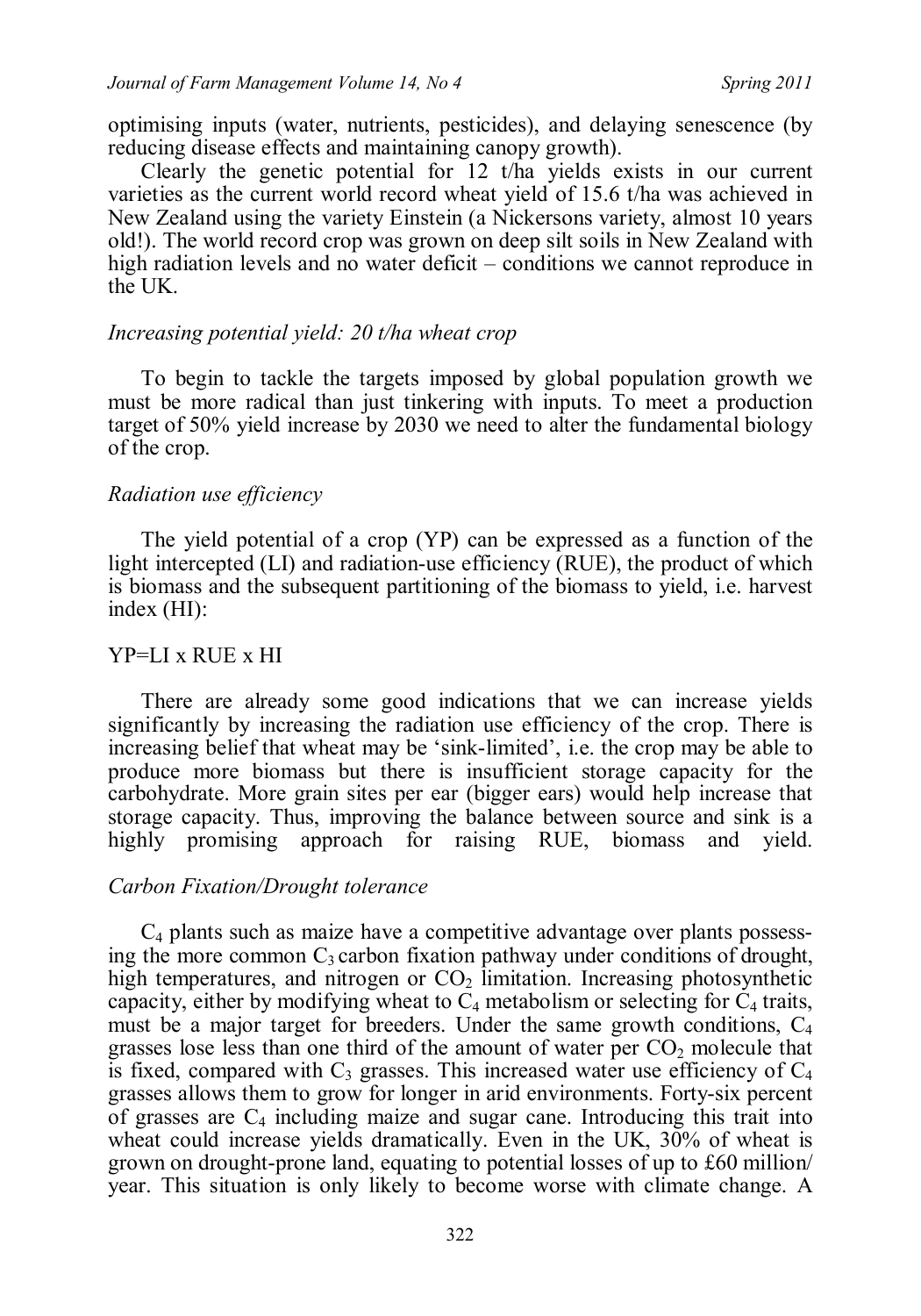simpler but more radical approach may be to select for existing  $C_4$  plants such as maize which are adapted to UK climatic conditions. as maize which are adapted to UK climatic conditions.

Broadening the genetic base of wheat is also often quoted as a necessary route to achieve these targets. To achieve these targets will require a multidisciplinary approach and close co-operation between fundamental and strategic research on the one hand, and applied plant breeding on the other.

## **Timescale for crop changes**

The timescale for yield improvement is critical. Many of the traits or characteristics that are desirable for increased crop yield are difficult to achieve and without biotechnology (genetic modification of crop species) are unlikely to be achievable in the short to medium term. The suggested timescale for potential crop changes is outlined below. Many of the short to medium term solutions are increasing the achievable yield. Increasing the potential yield is a much more challenging target and is on a much longer timescale.

*Short-term solutions (less than 5 years): (Increasing achievable yield)*

New approaches to crop management. New pesticides that directly affect crop physiology. Better fungicide programmes, disease reduction. Im proved input management. Seed treatments to protect against pests and diseases.

*Medium-term solutions (10-15 years): (Increasing achievable yield)*

Breeding and genetic modification of new varieties of crops that are re sistant to disease, drought, salinity, heat.

# *Longer-term...speculative (> 15 years): (Increasing both potential and achievable* yield).

Development of nitrogen fixing cereals. Perennial crops which won't need frequent replanting. Development of  $C_4$  crops which would boost the efficiency of photosynthesis. Breeding existing  $C_4$  crops to adapt to different climates. Improving hybrid crops and apomixis (maintaining hybrid vigour without the need for parental crossing).

# **Tools for research and technology**

The research tools are either for genetic or phenotypic analysis of plants. The genetic analysis targets their DNA whereas the phenotypic investigations involve their biochemical, physiological or morphological characteristics. Complete genome sequences of crop plants and microbes are particularly important because they provide detail about all of an organism's genes and the proteins that the organism can synthesise. Genes or combinations of genes affecting crop production can be easily identified using genomics. In genetic improvement strategies these genes can be targeted in breeding programmes or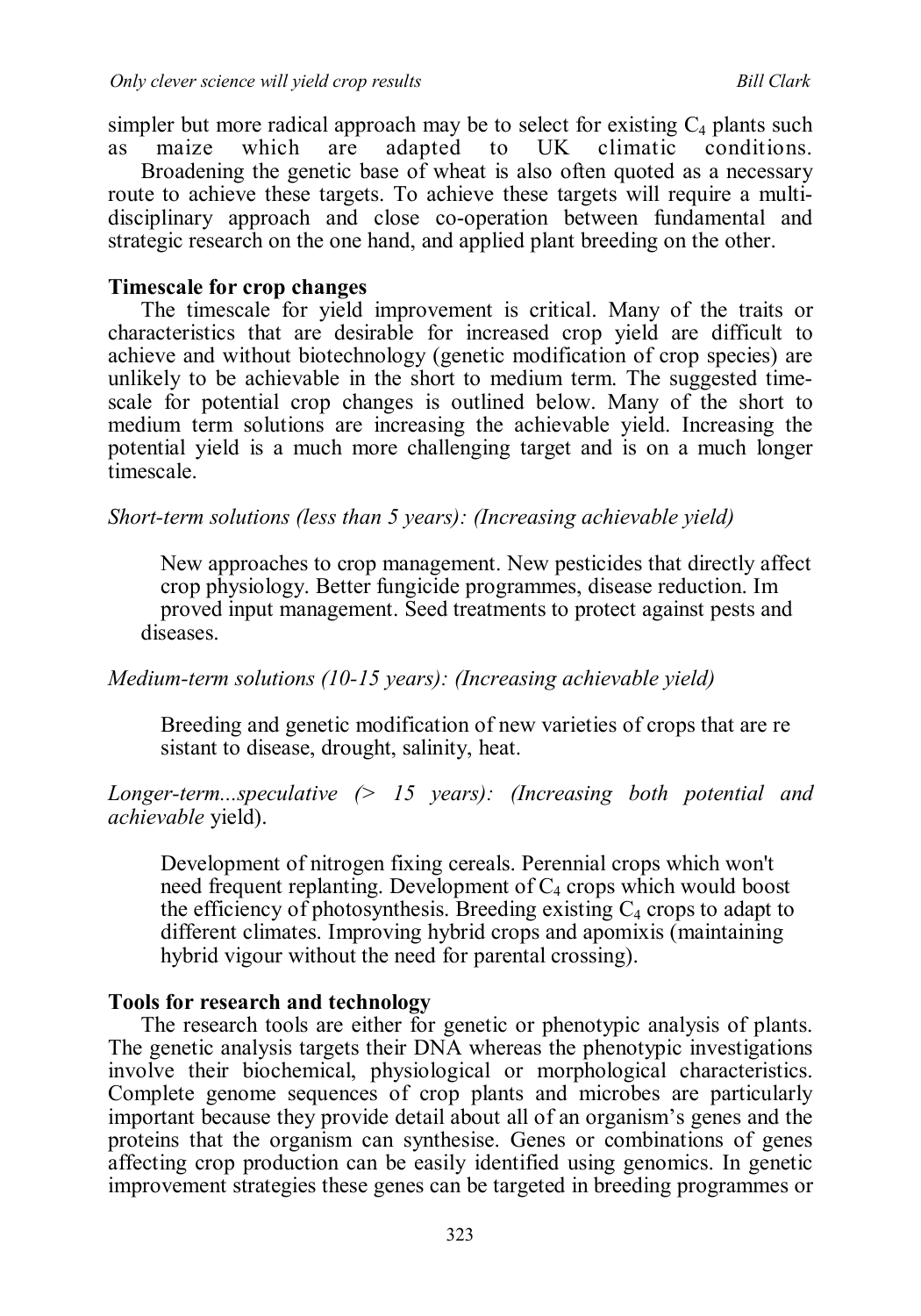they can be transferred into crops by genetic modification (GM).

## *Non GM Approaches*

There are three distinct phases in conventional breeding – creation of variation, selection and then evaluation. Conventional crossing of crop varieties or breeding lines can get you so far but creating greater variation from which to choose can be challenging. This is long been achieved by the use of chemical mutagens or radiation. Radiation has long been used to produce mutations in a significant proportion of the world's crops, including rice, wheat, barley, pears, peas, cotton, sunflowers, peanuts, bananas, cassava and sorghum. These crops are now widely grown and 'conventional'. The FAO has promoted the application of nuclear technologies in agriculture since 1950. So far, more than 3,000 new varieties have entered mass production worldwide for commercial purposes.

There is a view that the major world crops have reached a genetic 'glass ceiling', meaning that no matter how much more conventional crossing is done there is simply not enough genetic diversity available to significantly improve their agricultural value. This view is not held universally but it seems clear that conventional breeding techniques are not currently delivering the yield increases demanded by population growth.

# **GM Approaches:**

In genetic modification (GM), novel genes are introduced, either individually or in small groups, into a crop plant. The genes inserted may either be:

from the same species (cisgenics) or from another species (transgenics).

Genetic modification can produce a plant with the desired trait or traits faster than classical breeding because the majority of the plant's genome is not altered. GM-based methods are used widely as a routine tool in research and they have greatly facilitated major advances in plant biology over the last 25 years. In the USA, Argentina, Brazil, India and Canada, GM crops are grown widely (134 million ha in 2010), whereas in Europe and Africa (except South Africa) they are largely absent. The majority of these GM crops are insect resistant (Bt crops) or herbicide tolerant (HT crops). Such GM technology can have dramatic effects on the attainable yield of crops and can have environmental benefits in terms of reduced pesticide and nutrient use. This relatively simple technology is often referred to as 'first generation' GM. Second generation GM crops under development aim to improve yield by improving salt-, cold- or drought-tolerance. The same technology may also begin to increase water-, nutrient- and radiation-use efficiencies. Only second generation GM crops will have a significant impact on the potential yield of crops.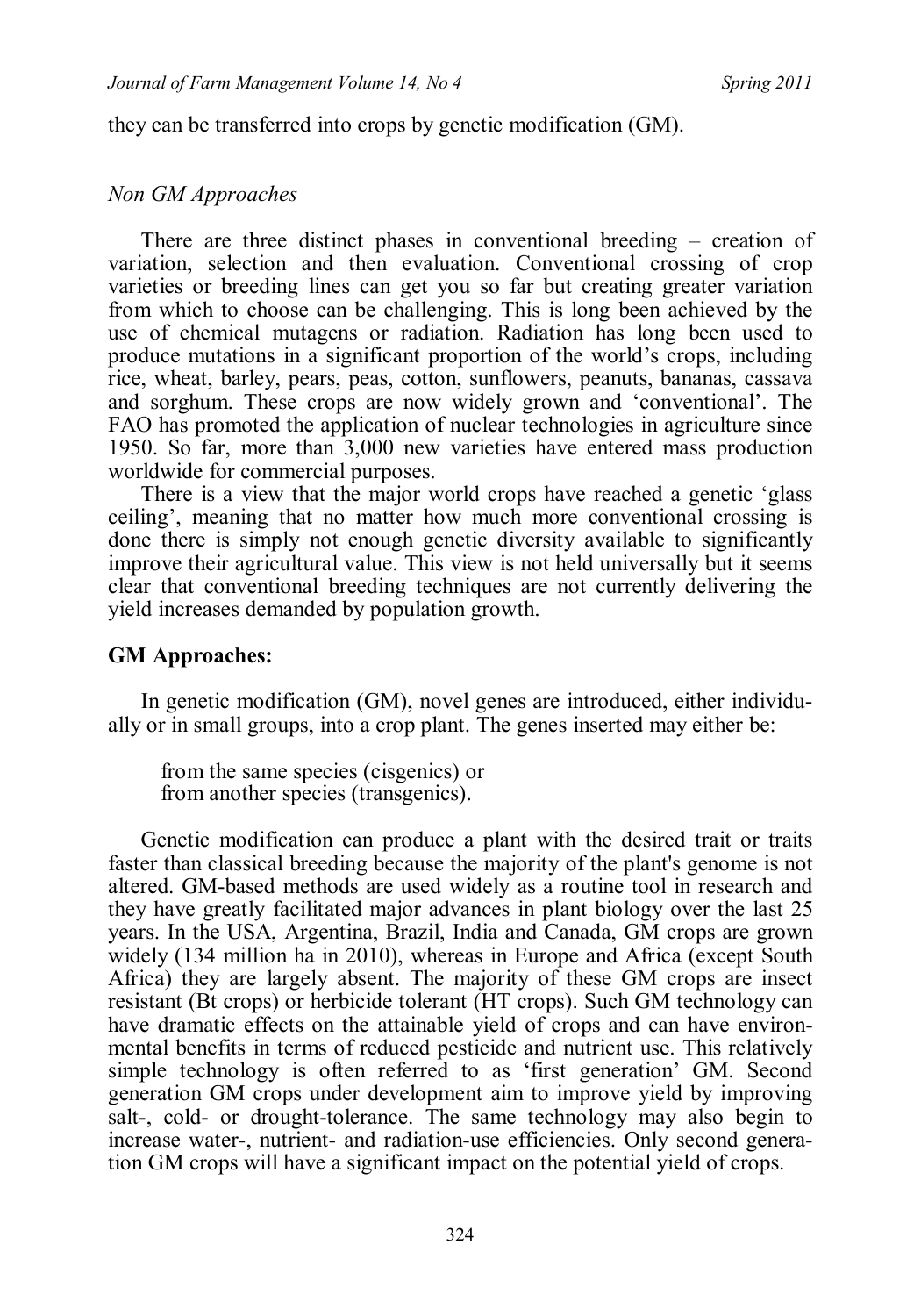### **Targets for GM approaches:**

### *Modification of photosynthetic efficiency*  $(C_4 \vee C_3 \text{ crops})$ *.*

 $C_4$  photosynthesis is more efficient than  $C_3$  and is found in drought-tolerant grasses such as maize and sorghum, but not in wheat and rice. This is, like many research targets, a 'Holy Grail' target as it would increase the potential crop yield.

### *Perennial crops.*

These are often talked about and may well offer environmental benefits because of reduced tillage and hence reductions in greenhouse gas emissions but they are unlikely to increase yields *per se*.

### *Nitrogen fixation in non-legumes*.

Again a 'Holy Grail' target for researchers. This would reduce the huge energy demand of producing nitrogen fertilisers but again is unlikely to increase yields. In fact there is very likely to be a yield penalty for the introduction of such a process into a plant species.

#### *Abiotic stress tolerance.*

Abiotic stresses are those derived from non-living factors such as drought, salinity, heat. Increasing water uptake from soils (while ensuring that water is available at critical developmental periods) can be a useful strategy, which is why phenotyping of root characteristics is receiving so much research attention. This would almost certainly increase yields dramatically. Worldwide, drought stress is probably the number one restriction to growth of crops.

#### *Biotic stresses.*

These are the pests, diseases and weeds that steal so much crop yield worldwide. For that reason there has been intensive research into genetic and crop management strategies to mitigate these losses. In many respects this research into plant defence has been highly effective and there are many examples of current and emerging crop protection strategies. However, complete success is impossible because weeds, pests and pathogens continue to evolve to overcome plant defence systems and agrochemical interventions.

#### *Plant breeding for disease resistance.*

It is not immediately obvious but most plant species are completely resistant to most diseases. Pathogens are generally specialised to infect only certain plant species and cannot infect the vast majority of other plant species. This is termed 'non-host resistance' (NHR). For example, rice is resistant to cereal rusts, and tobacco is resistant to potato late blight. Understanding the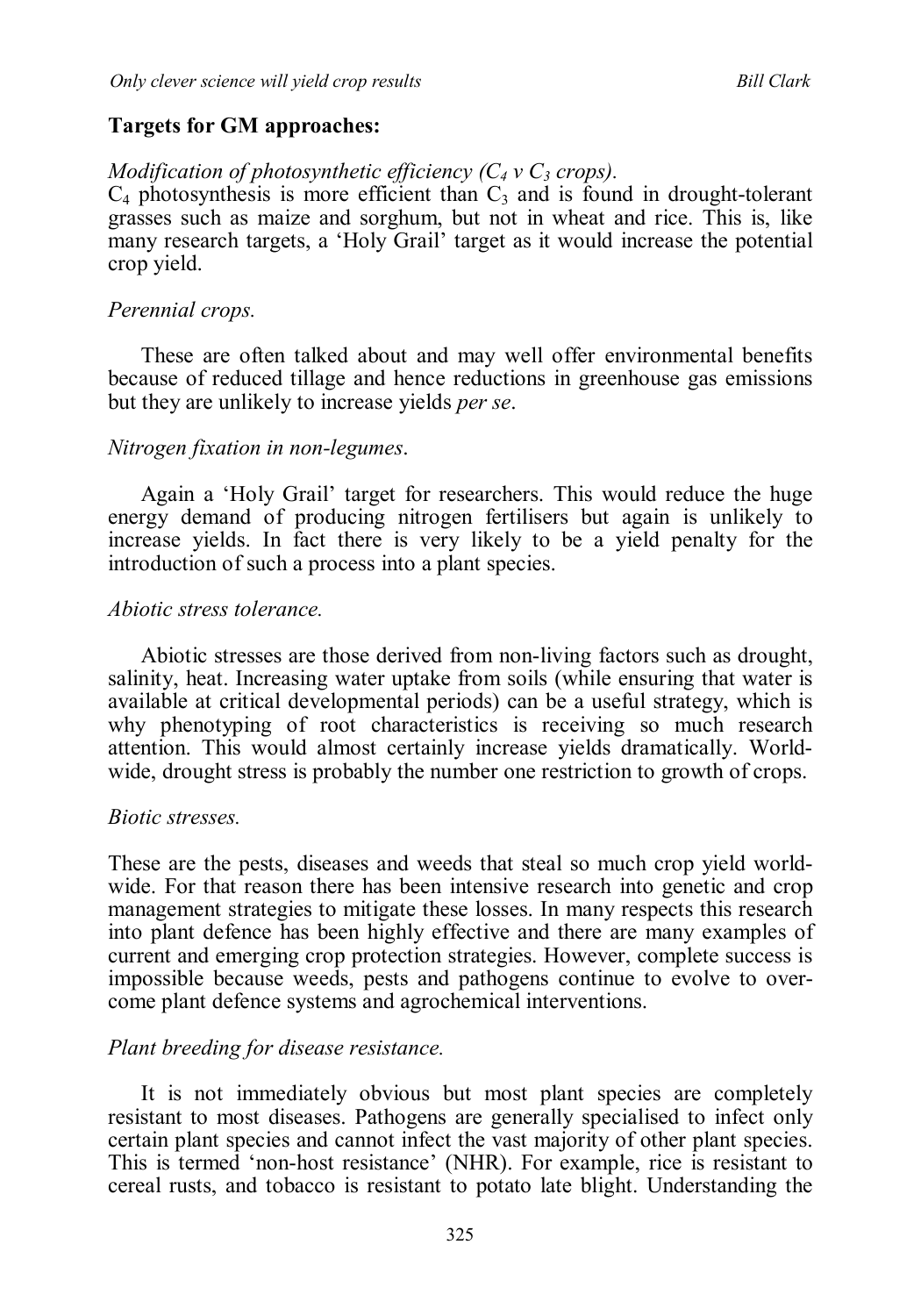molecular basis for NHR could enable more durable resistance to be engineered into crops.

### *RNAi and Gene silencing.*

RNA interference (RNAi) is a vital part of a plants normal immune response to viruses and other foreign genetic material. This can be induced in plant material – making the plants immune to certain diseases – much like vaccination in animals. In this process no new genes are introduced, not even from same species. However, this can currently only be done with GM technologies.

### *Introducing novel genes (Transgenics*).

The wider deployment of GM approaches will be needed for the introduction of novel genes from diverse sources. The constraints on regulatory and consumer acceptance of GM are still considerable in many parts of the world (particularly Europe). Consumer acceptance may be greater and regulatory approvals simpler in future where plants are transformed with cisgenic vectors in which only host gene sequences are used.

### *Hybrid vigour (Heterosis) and Apomixis.*

For inbreeding species such as rice and wheat, hybrid vigour can theoretically offer very large (<50%) yield increases. However, there are many challenges and constraints to this technology and as such it is not yet fully developed in a wide range of crops. The next step in developing hybrid vigour would be apomixis, where plants produce seed without the need for fertilization. This allows hybrid vigour to be 'fixed' so that crops do not need to be bred from different parental lines.

### *Crop protection chemicals.*

Pesticides (Perhaps we need a better name?) are used widely to protect against weeds, pests and diseases. These compounds are the mainstay of global crop protection and they are likely to remain so for the foreseeable future. New chemistry resembles chemicals present in plants that activate natural resistance mechanisms and, because they do not target pests and pathogens directly, they could have environmental advantages and be perceived by the general public as 'safer'.

Chemical modification of plant metabolic processes is now commonplace. 'Fungicides' no longer just control fungal diseases – they can also control viral and bacterial diseases via host defence triggers. They can increase nitrate uptake, increase root activity and water use efficiency, delay senescence. These are not fungicidal products *per se* but fall into that category of EU pesticide legislation.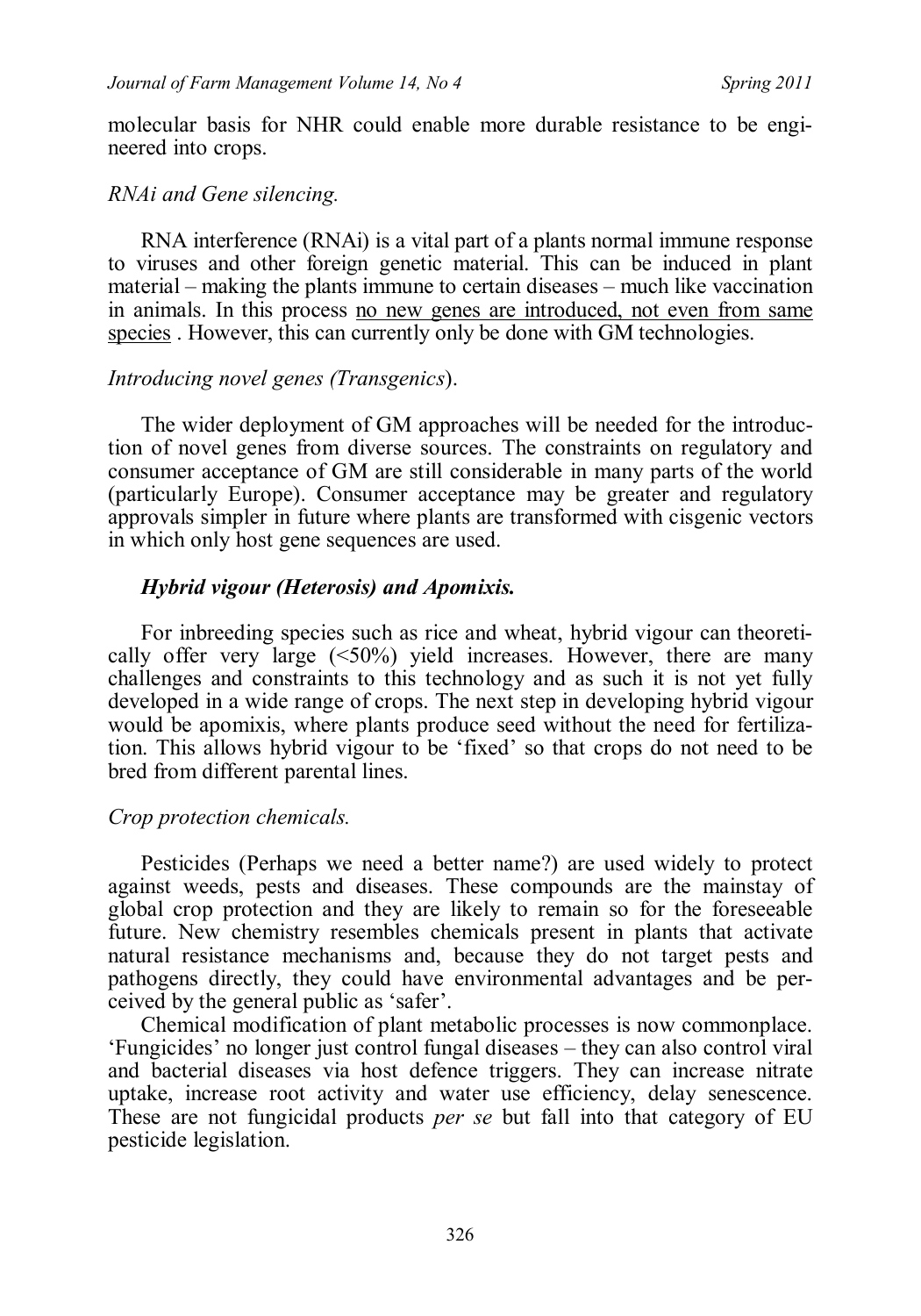# **A New Language and a New Approach**

We need to develop and promote terms that the general public are comfortable with (but may not understand, any more than they understand 'GM'), such as 'vaccination' or 'immunisation' rather than 'genetic modification' or 'gene silencing'. 'Biotech crops' may be more acceptable than 'genetically modified' 'Natural defence promoters' may indeed currently be called 'pesticides' and yet they may have no direct toxic effect.

Scientists need to be much more careful about promoting their science and they need media training so that they can manage the way their science is promoted. All too often scientists are lulled by the media into promoting the bizarre – taking about jelly-fish genes and genes from spiders being incorporated into plants and animals – whilst completely failing to explain any benefits. They use inappropriate language, concentrate too much on the science without thinking about benefits and end up falling into the trap of scaring the general public.

## **Conclusions**

Research is essential to ensure that yields are at least doubled in the next 50 years. The research dilemma is that we have to feed a rapidly increasing world population – there are only two choices: increase yields or plough up land with high biodiversity – accepting an almost certain acceleration of climate change with the latter.

Achieving these scientific advances is possible, but present levels of investment in these specific research areas are currently not adequate to meet the challenge. Public investment in scientific research is key but we are rapidly losing skills in the industry through an historic lack of investment. This includes key research skills but also the skills of knowledge transfer which many researchers lack. The ability to translate research findings into key messages for industry is a skill that is important if research is to have social and economic impact.

Much of the technology to produce much higher yields is currently scientifically possible but is not being applied as much of it relies on genetic modification procedures. The confusion around the use of the term 'GM' is undoubtedly a hindrance to progress. For example, should a food from soya be labelled 'GM' if it has been genetically engineered to have a gene from another soya plant or only when it has a gene from another plant species? Equally, what if the GM product (e.g. vegetable oil) is identical to the non-GM version (i.e. there is no 'foreign' DNA present? This is the argument for concentrating on the product and not the process by which it is produced.

All technology should be adopted provided that it is safe and sustainable. The concept of 'sustainable intensification' of agricultural production should be accepted and promoted  $-$  i.e. growing the highest yields possible on the least amount of land, whilst protecting valuable biodiversity elsewhere. Finally, a thought from a modern philosopher:

*"We live in a society exquisitely dependent on science and technology, in which hardly anyone knows anything about science and technology".* Carl Sagan